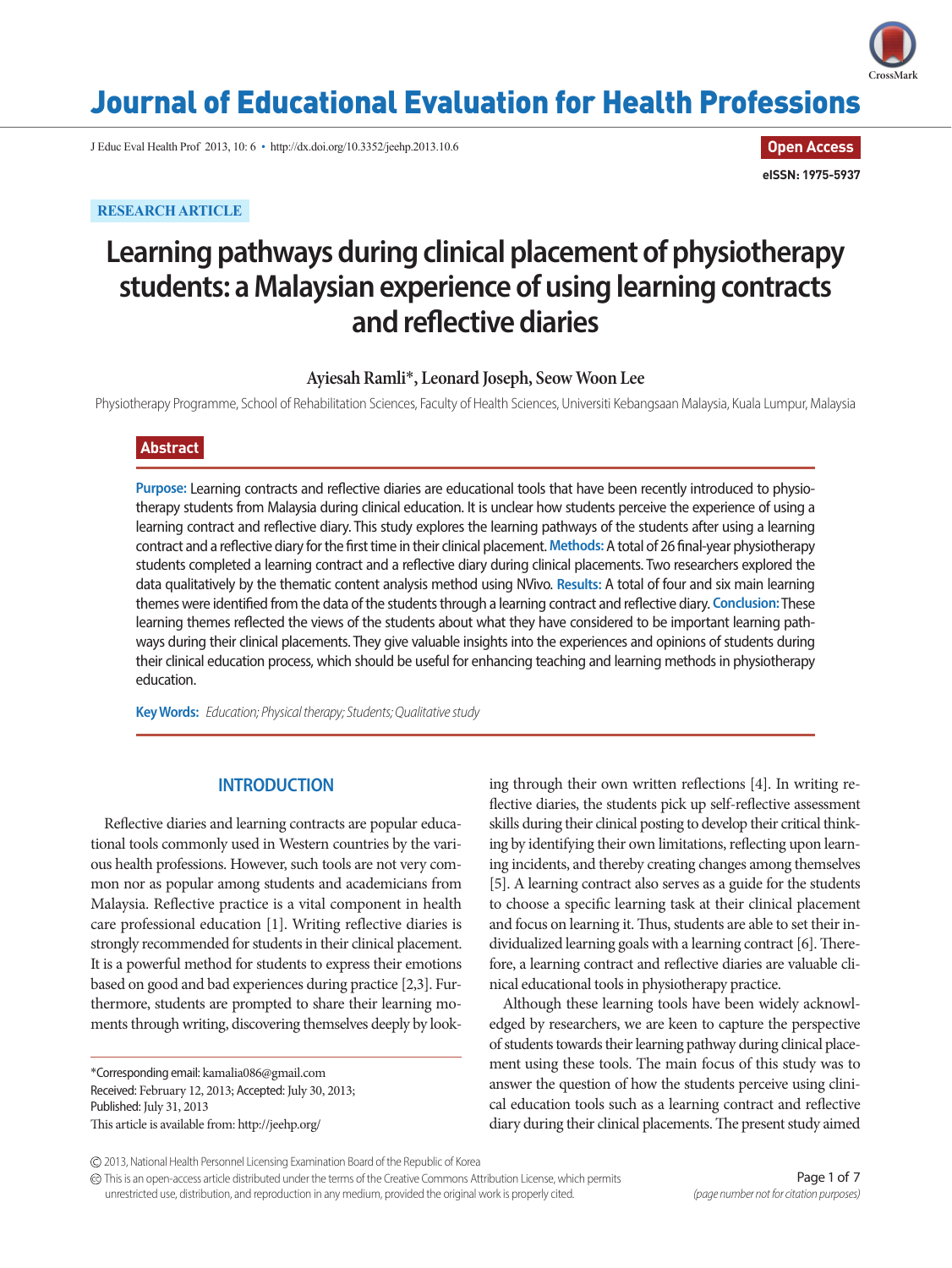to understand the learning pathways of physiotherapy students during their clinical placement using these clinical education tools. The findings derived through this current study might provide information on the experience of the students and their learning pathways using reflective practice and learning contracts at their clinical placement. Such information might be beneficial to new students in preparing themselves mentally and physically in their learning pathway using these educational tools.

## **METHODS**

#### **Study design**

A qualitative design using a phenomenological approach was applied. This approach aimed to generate a description of experiences of participants as phenomena [7].

#### **Sample**

A purposive sample of 26 final year physiotherapy students who underwent clinical placement in a government hospital participated in this study. This sample consisted of 22 females and 4 males with a mean age of 22.5 years (SD, 0.58; range, 21 to 23 years). The purposive sampling was chosen in this study in order to capture the true reflections of the study participants who had significant knowledge and experience of going through the process of using a learning contract and reflective diary. This sampling method was chosen to elicit the true experiences of the participants and to prevent data pollution and biases.

### **Ethical considerations**

Permission for this study was obtained from the Ethics Committee of a government university. The students signed informed consent prior to the study. All of the research materials were handled exclusively by the first researcher and no student names were associated with any final written materials.

#### **Data collection**

All of the subjects had a familiarization session on the utilization of a learning contract and reflective diaries during their studies in Year 3, Semester 2. The format of the learning contract and structured questions in the reflective diaries was introduced. Some examples were given to facilitate students in preparing their learning goals and promoting better reflective diary writing. The students were arranged for a 12-week clinical posting in a government hospital in the first semester of the 4th year of a physiotherapy undergraduate program. They were asked to complete their learning contract with individualized learning objectives after discussion with their clinical educators on the first day of clinical placement. They were re-

quested to complete the diaries at the end of the 12-week clinical placement. All of the learning contracts and reflective diaries were collected the day after the end of the 12 weeks of clinical placement.

#### **Data analysis**

Data analysis was done using thematic content analysis. The process of data analysis was adapted from Burnard [8]. First, the first researcher went through the data and recorded a preliminary general message from students. The data were analyzed further by the first researcher to identify similarities and differences between the messages. The messages were then unitized into phrases or sentences relating to specific topics. Then, a code was assigned to a text chunk of any size that represented a single theme or issue of relevance by using NVivo (QSR International Pty Ltd., Doncaster, VIC, Australia) software. Phrases or sentences formed through the reflective diaries and learning contracts of the students were categorized under specific codes. Similar codes were collapsed into fewer, broader themes, and the final theme list emerged. The final theme list was shared with additional researchers to validate the first coding scheme created. Doubts and problems concerning the definitions of themes and coding results were discussed and resolved within the research team [9]. General agreement in the coding process was reached and verbatim extracts were taken from the text to illustrate the content of each final study theme. The triangulation method was adopted, as the final data were cross-checked among the researchers and with the informants to ensure the credibility of the research.

## **RESULTS**

A total of 26 final year physiotherapy students who underwent clinical placement in a government hospital participated in this study. This sample consisted of 22 females and 4 males with a mean age of 22.5 years (SD, 0.58; range, 21 to 23 years). The students demonstrated 4 common themes in their learning contract, while 6 themes were extracted through the analysis of their reflective diaries. All of the details are as discussed below. Analysis of the learning contract demonstrated the following 4 common themes by students during the clinical placement: 1) to apply theory to practice, 2) to improve communication skills, 3) to achieve self-development, and 4) adaptation to the clinical environment. A summary of the themes and subthemes is shown in Fig. 1.

#### **Analysis of learning contact**

#### *To apply theory into practice*

The students were encouraged to identify their own learning needs through utilization of a learning contract in their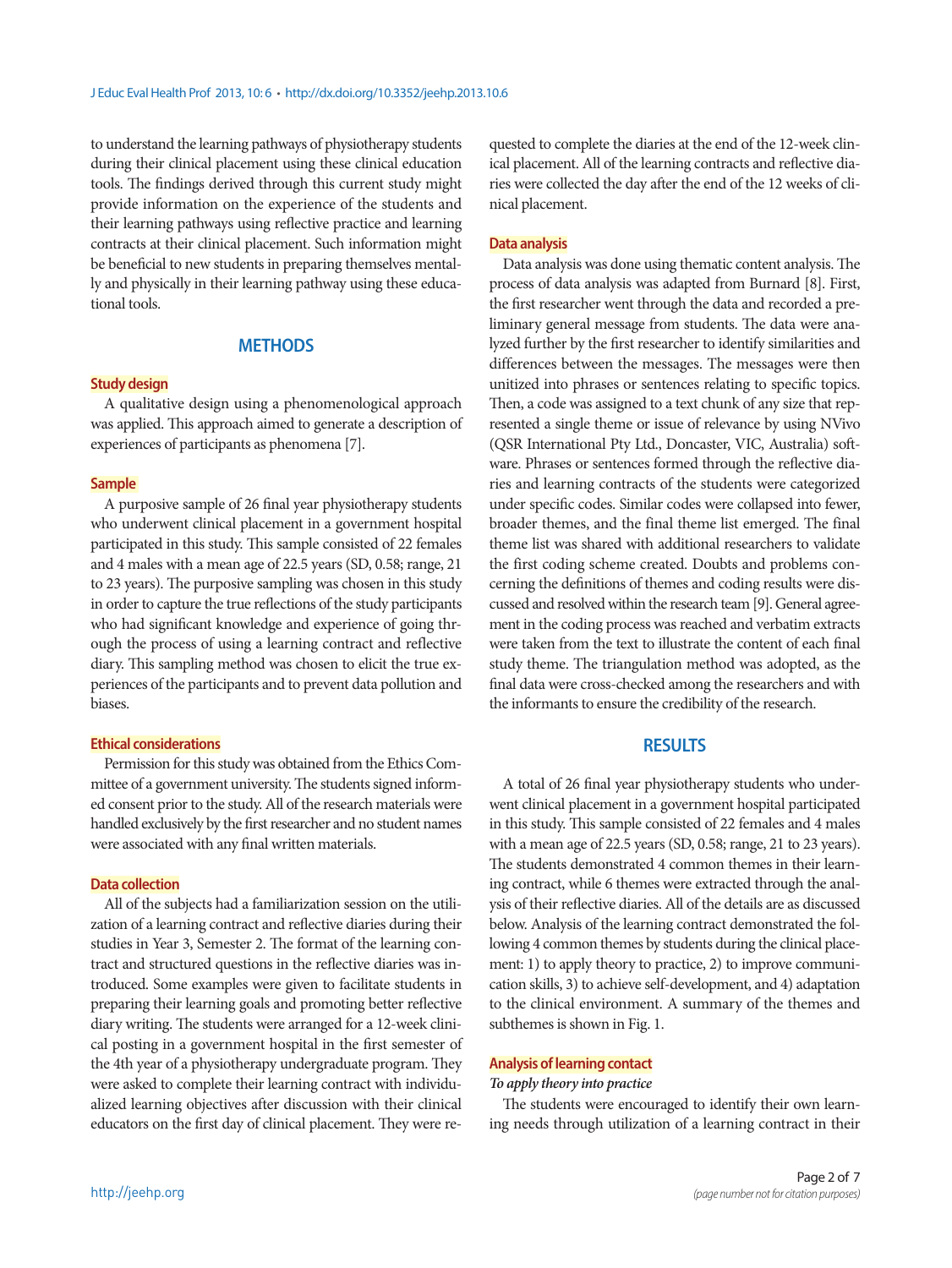

**Fig. 1.** Themes identified through analysis of learning contracts during clinical placement.

clinical setting. The findings demonstrated that students strived to look for opportunities to apply their knowledge during their clinical placement. Below are examples of general objectives prepared by students as shown in their learning contract.

- To apply theories, knowledge, and clinical reasoning in the cases that I got. (Student P)
- To apply assessment and treatment techniques. (Student X)

Some students were able to recognize their weaknesses specifically and therefore more focused objectives were generated through their learning contracts. Subthemes extracted through main objectives are listed as assessment skills, clinical reasoning, and treatment skills, as described below.

*Subtheme 1: assessment skills.* Good assessment skills are important for students to identify problems in patients, preparing a treatment plan accordingly to ensure effective changes happen during the physiotherapy sessions. Our findings showed that students were keen to sharpen their assessment skills during their clinical placement.

- To practice full assessment toward every case. (Student H)
- To be able to perform a nerve tension test. (Student L)
- To improve cardiorespiratory assessment skills. (Student Y)

*Subtheme 2: clinical reasoning.* Undergraduate physiotherapy students are required to possess the ability to analyze results of assessment, develop a hypothesis and prepare a treatment plan accordingly. Therefore, students in this study focused a great deal on applying evidence-based practice to their learning contracts. Some of the experiences that supported the need for clinical reasoning in the learning pathway of the students are presented below:

- To be able to improve my knowledge on medical diseases, their pathophysiology, clinical features, doctor's management, and complications of the diseases. (Student C)
- Try to find evidence-based knowledge to support my case study. (Student S)
- To be able to relate the clinical presentation of patients with the morbidity of different diseases in patients who have

respiratory diseases. To be able to analyze biochemical and blood results of particular patients. (Student 0)

- To be able to interpret X-ray findings. (Student P)

*Subtheme 3: treatment skills.* Handling skills are crucial for physiotherapy students as they affect the treatment outcome in each physiotherapy session. The findings in this study demonstrated the intention of students to improve their treatment and intervention skills, which are shown below:

- To be able to perform a sterile suction technique. To be able to design exercise that can train multiple deficits in neurology case patients. (Student M)
- To identify techniques to address spasticity. (Student L)
- To learn more exercises for balance training. (Student U)
- To practice variable progression in a treatment plan. (Student H)

#### *To improve communication skills*

Giving instructions in a proper and understandable manner is very important for gaining compliance in patients and carers during assessment and treatment sessions. Interaction with other healthcare members is also vital for better performance in an interdisciplinary system of hospitals. Clinical settings provide the best opportunity for students to deal with different characteristics of patients in the hospital. Thus, students in this study demonstrated their eagerness to sharpen their communication skills during clinical placement. The opinions of students collectively support the need for communication skills, as demonstrated below:

- To practice effective communication with patients. (Student S)
- To be able to gain the patient's compliance. (Student D)
- To be able to communicate and understand the patient's status and his condition. (Student A)
- To improve my communication skill with patients, carers, and other health care teams. (Student Q)
- To be able to convince the patient to follow exercises given, such as breathing exercises. (Student F)

#### *To achieve self-development*

Final year students in this study were trying to prepare themselves to work in the society by fulfilling their objectives in their learning contracts, which stressed achieving higher performance physically and mentally. For example, they wished to improve their confidence level and time management skill as demonstrated below:

- To be able to manage my time better in treating every patient. (Student Q)
- To be able to finish all assessment and treatment within 1 hour. (Student C)
- To build confidence while approaching patients and care-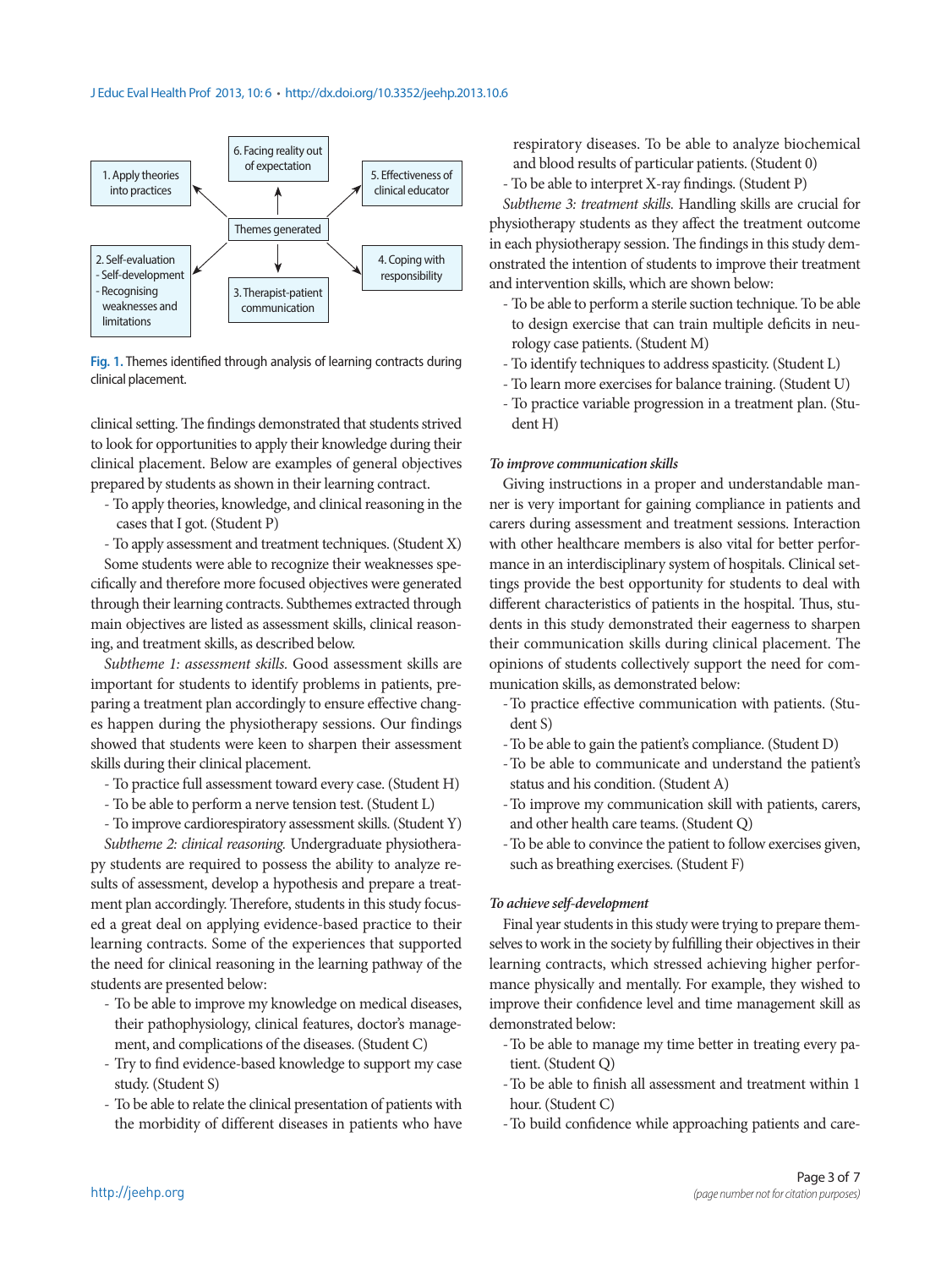### givers. (Student B)

#### *Adaptation to the clinical environment*

Familiarization with the working environment was mentioned by students as well. It improves the efficiency of work while it enables work to be performed safely.

- To be able to get familiar with the setting in medical wards such as types of oxygen masks, arterial lines, and central lines. (Student P)

#### **Analysis of the reflective diaries**

Analysis of the reflective diaries has shown 6 common themes with subthemes described in Fig. 2.

#### *Apply theory to practice*

In the diaries, the students shared their hands-on experiences during the clinical placement, recalling the incidents that happened throughout the period. Furthermore, they shared their happiness in applying new assessment skills such as women's health assessment in patients.

- It was the first time I performed a vaginal examination. It was a really good experience for me. (Student I)
- I studied women's health for quite some time but never had the opportunity to apply them in a clinical situation. Today, I learned and performed a vaginal examination and perineometer measurement for the first time! (Student H)
- I had a chance to improve and become more familiar with the surgical case assessment. (Student Y)

### *Self-evaluation*

Of all the reflective diaries, self-evaluation became part of the common events during students' reflection upon their clinical experience. Two main subthemes were generated in the analysis, which were 1) self-development and 2) recognizing weaknesses and limitations.

*Subtheme 1: self-development.* The students were aware of their development during the clinical placement. Improve-



**Fig. 2.** Themes generated through analysis of reflective diaries during clinical placement.

ment in their confidence level was mentioned by the students in their reflective diaries. They also recognized their own capability in managing their learning as well as the patients' conditions.

- The new knowledge made me enjoy the learning so much. I will face the situation with more confidence in the future. (Student G)
- I have to be more independent and take initiative to ask for cases or discuss them with clinical supervisors. I will try to see different types of cases and always get back to clinical supervisors for their opinions.(Student D)

*Subtheme 2: recognizing weaknesses and limitations.* The students had undergone the process of identifying personal inadequacies in clinical placement through their reflective diaries. Culture shock and lack of medical knowledge were the main issues in the reflections of students as demonstrated below:

- I was fearful and kept thinking of any contraindications in managing the patient. I was hesitant to provide treatments. Overall, I took more than 1 hour to complete the whole session. (Student C)
- Basically, I have little experience in those areas of attachment. I have had no chance to perform objective assessment for women's health cases before due to the restrictions in different hospitals. That's why I am not confident in managing those cases. (Student Q)

#### *Therapist-patient communication*

Good communication skills are vital to improving the understanding of patients about their own condition and delivering clear instructions to patients. Compliance of patients towards physiotherapy treatment may be increased through proper patient and carer education. Students in this study reflected on problems faced during an interactive session with patients and the approaches they had used to solve the difficulties. The students showed a positive attitude in achieving improvement of their communication skills.

- The most difficult task is to give instruction in performing pelvic floor exercises, especially to the elderly. I have to be creative during the explanation of incontinence and teaching the exercises. Besides, I need to do it in the simplest way so that my patients will be able to understand the exercises and their benefits. (Student U)
- I learned to approach patients in a proper way so that he/ she can understand me and follow my instructions. (Student Z)
- In dealing with an elderly patient, I need more patience towards them. They get tired and give up easily, having more difficulty in expressing their feelings compared to younger patients. It is hard for them to obey my commands when carrying out exercises. I learnt that we need to be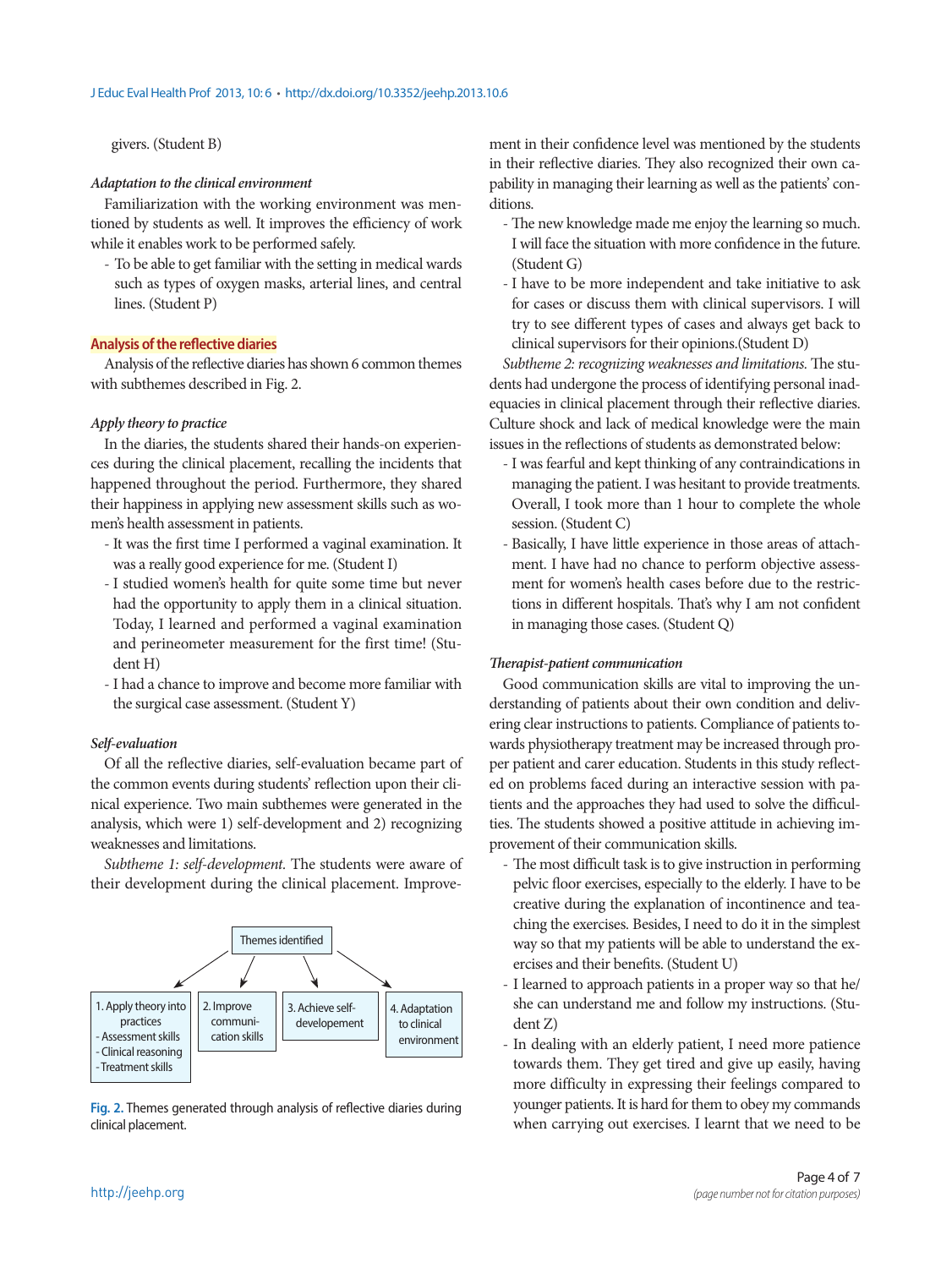more patient and give them more encouragement when dealing with them. (Student P)

#### *Coping with responsibility*

The findings demonstrated that final-year physiotherapy students were striving to cope with their responsibility as future physiotherapists. The process of improvement was aided by various strategies of learning such as group discussion and knowledge sharing with colleagues. The effort of students was shown in the reflective diaries of students as displayed below:

- I discussed with my colleagues and consulted the therapist whenever any doubt arose. I refer to books and journals when I need further information. I feel very positive in what I can do in this area in helping the patients in need. I feel very positive about my attitude. It is very helpful to have a discussion with my friends and therapist. (Student S)
- I will ask my supervisor if there is any doubt and do some revision regarding that. I will note down all the new information and knowledge in my notebook for my future use. I will do some further revision to gain extra knowledge regarding what I learn. I will seize the opportunity to teach and explain something that I know to my colleagues. (Student F)

#### *Effectiveness of clinical educator*

Undeniably, clinical educators play a major role in assisting students' development in this profession. Adequate supervision and guidance of good clinical educators encourages students to achieve better performance academically and clinically. Students showed their gratitude towards clinical educators who aided them along the clinical placement. Positive feedback was seen through their reflective diaries.

- With the guidance from clinical educators, I was able to take my first step to perform a vaginal examination. My clinical educators gave me lots of confidence in my practice. (Student J)
- I learned to write a reflective diary in a proper way. I recognized my limitations through comments given by my supervisors on my reflective diaries. (Student X)

## *Facing reality despite expectations*

Different hospitals with various settings and workforces affected the students' learning events. Students' high expectations toward their learning environment may have been in congruence with what they wish to observe and practice. The students showed their disappointment in reflective diaries as demonstrated below:

- Mostly medical cases were given when I was posted in the surgical area. (Student U)

## **DISCUSSION**

All the 26 respondents were considered in the results. No data was excluded during the analysis of the learning contracts and reflective diaries of the students. There was no issue of a difference of opinion between the 2 researchers during the process of theme extraction. This study explored the learning pathway of final-year students through learning contracts and reflective diaries. Students identified several issues that were important to clinical practice through personal perceptions such as the application of theory to practice, a concern for communication skills, reflection on positive and negative experiences, and effectiveness of clinical educators throughout the clinical placement. The analysis of the learning contracts provides information on the common learning goals of the students while the reflective diaries of the students generate a summary of practical experiences from the clinical placement. The results demonstrated the process of transition in the performance of students from the academic to the clinical setting. The learning contracts and reflective diaries were useful clinical teaching tools. The findings of the current study supported the fact that the students benefitted from these clinical teaching tools in their clinical placement as reported in past studies [10,11].

The results showed that the students focused much on their application of theory during their clinical placement. In this study, through analysis of learning contracts, specific skills such as assessment skills, treatment skills, and evidence-based practices were experienced by students as key learning pathways within their learning process. Past studies of contract learning in nursing education also demonstrated that the majority of the students agreed that a learning contract enable them to relate and apply theory to practice, improving their nursing skills after the clinical placement [10]. Similar opinions were given by physiotherapy students in this study who had been exposed to the benefits of a learning contract during the familiarization session prior to the beginning of clinical placement. Our findings showed that students were keen to obtain the same benefits by using this learning tool. Most of the students are aware of the importance of minimizing theory-practice gaps by applying theories to practice during clinical placement. Thus, students demonstrated their individualized learning goals in the learning contract to ensure that targets were achieved at the end of clinical placement.

The students shared a number of clinical experiences, which ranged from their first experience on selective assessment skills until the end in their difficulty faced during treatment in writing reflective diaries. The findings revealed that students had undergone a process of self-evaluation during reflection on their positive and negative experiences. They mentioned their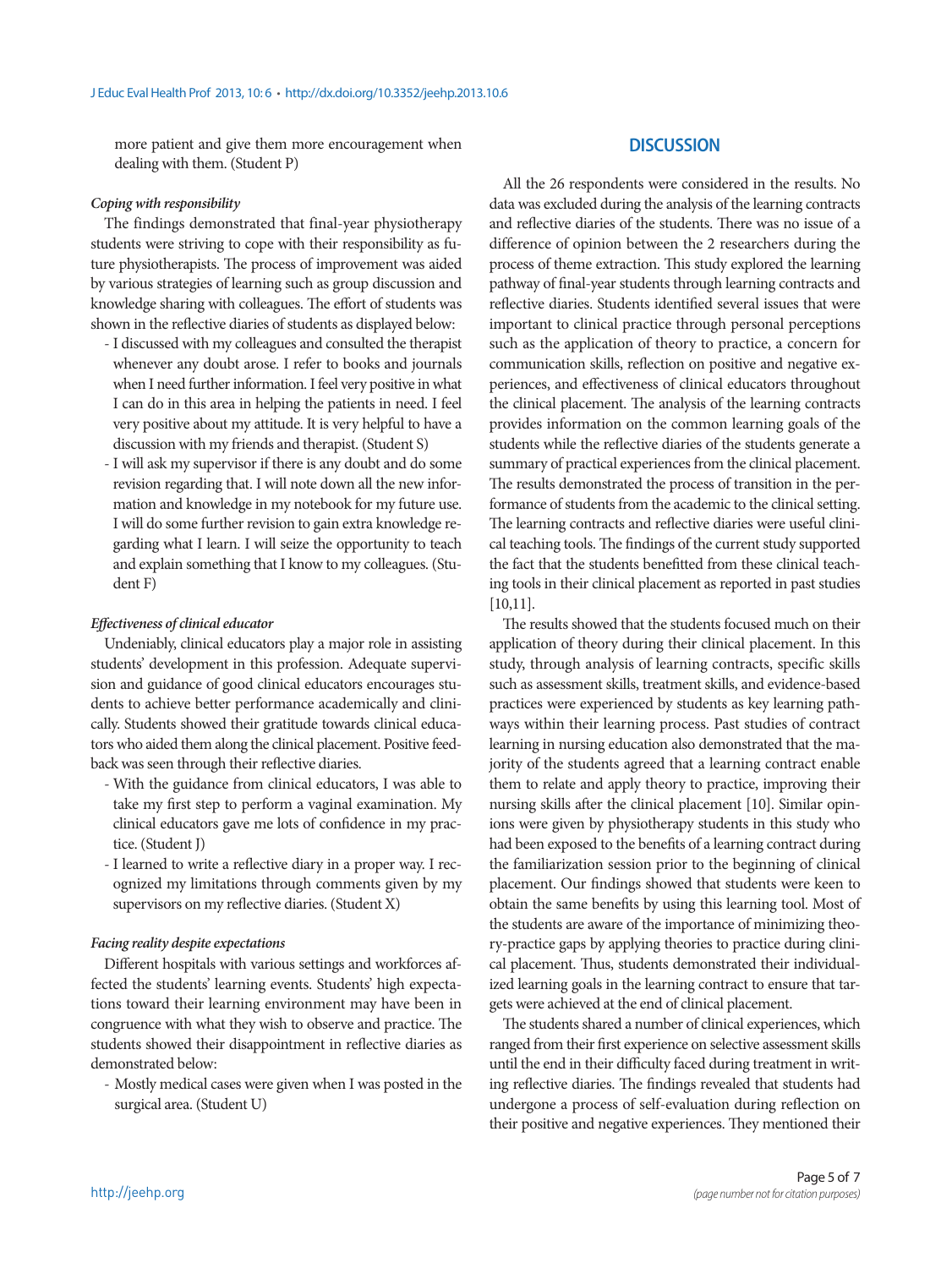strengths and weaknesses in clinical events during the placement. While recognizing self-weaknesses, such as low confidence level and poor clinical reasoning skills, students showed their ability to make changes in themselves with plans and suggestions. Students in this study also shared their happiness with the success of coping with their responsibilities as physiotherapy students. The findings are consistent with the research of Cooper et al. [11] on final year nursing students. The authors found that their students reflected both positive and negative characteristics in themselves while dealing with different patients. The study demonstrated the development of maturity among nursing students in their leaning process, as these students were able to synthesize the importance of and responsibility for a given clinical task. William et al. [12] observed the learning process of students in clinical placement with reflective practice in his study. His results showed the emotional response of students meeting with unfamiliar or new learning events, followed by development of coping strategies, evaluation of learning outcomes, and an increase in their confidence level with successful events. In the current study, the students showed a similarly positive attitude in facing their limitations and improved with reflection on the good and bad points among them.

Similar findings regarding the interaction of students with patients and supervisors were found by Larin et al. [13]. A previous study of reflective diaries of students revealed students' awareness of the therapist-patient relationship, learning to listen to their patients' needs, and recognizing the importance of patient education and care. The results of this study showed that the topic of communication was stressed by students in their learning contract and reflective diaries. Students strived to obtain patient compliance during the treatment process through effective communication skills. Besides, students mentioned that the proper manner of explanation of the disease process in patients and exercise instructions would help to reduce anxiety in patients. In this study, the students also stressed effective communication skills as a key factor for communicating with clinical educators to achieve more advanced learning of professional skills. The experience of students in the clinical placement was greatly influenced by the clinical educators [14,15]. The students in this study shared good experiences of learning with the clinical educators in the clinical placement. The students felt that their confidence level in managing patients increased with support from clinical educators. The students frequently mentioned the clinical educators during their reflective diary writing. Identifying effectiveness in clinical educators can improve the quality of clinical education, which aids the positive development of key learning pathways in students.

The main weakness of the qualitative study is that it is not

possible to make quantitative predictions. However, the strength of this research is that this study provides an understanding and description of students' personal experiences of using these clinical education tools and their reflection of how learning takes place individually in a clinical atmosphere. Another strength is that this study showed a sequential pattern of learning pathways as exemplified by the students in a naturalistic setting using these clinical education tools. Such information might help academics and clinical educators to monitor the students over the domains of clinical learning and clinical skills identified by the participants of the current study. Although learning pathways and a reflective diary were used in other parts of the world, the natural setting in which these learning tools are implemented may have an influence on the efficacy of these tools. Any such influence could be considered new knowledge pertaining to that particular naturalistic setting and such knowledge holds high importance for successful implementation of these teaching methods in a clinical environment. In this regard, the current study findings are claimed to have value and importance for academics and clinical educators from Malaysia. Hence, the findings of the current study cannot be neglected, and it should certainly be of interest to any academics or clinical educators who look forward to evidence of efficacy in implementing learning contracts and reflective diaries with Malaysians.

In conclusion, learning contracts and reflective diaries were shown to be effective clinical educational tools for physiotherapy students. A major benefit in this study was that the students were being encouraged to develop independent learning methods. The students successfully identified their individual learning needs while recognizing the value of their clinical experiences through reflection. Therefore, both of these learning tools should be considered an integral part of professional practice in physiotherapy education.

ORCID: Ayiesah Ramli: http://orcid.org/0000-0002-1249-2423; Leonard Joseph: http://orcid.org/0000-0001-9356-7177; Seow Woon Lee: http://orcid.org/0000-0001-5294-882X

### **CONFLICT OF INTEREST**

No potential conflict of interest relevant to this article was reported

Supplementary material: Volunteer's audio recording of the abstract.

### **REFERENCES**

1. Mann K, Gordon J, MacLeod A. Reflection and reflective prac-